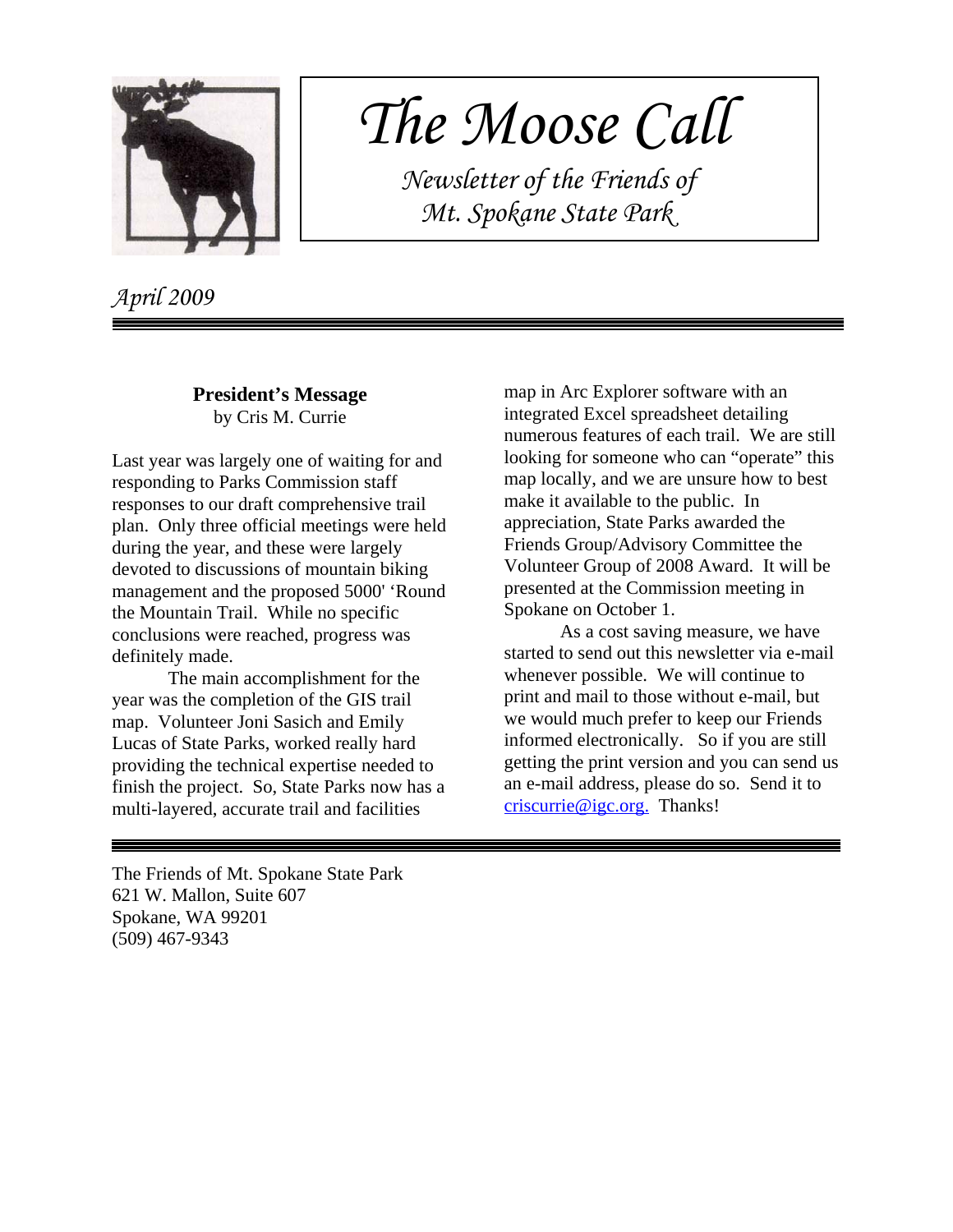#### **Forest Health Project Starts**

Mount Spokane State Park has initiated a forest health project encompassing 4250 acres in the southwest part of the Park. It is the third such project, behind Riverside and Lake Wenatchee, that the Parks Commission has undertaken. Public meetings to explain the project were held August 12 and September 30, and Friends Group members were in attendance to learn and comment.

Because the SW portion is relatively dry and has experienced the most fire suppression, there has been a problematic overgrowth of Grand Fir (a fast growing species that tends to crowd and shade out the Larch, pines, Hemlock, and Douglas Firs). Grand Firs also have a relatively thin bark that provides little protection in a fire. Since it has tended to become the dominant species in many areas, forest diversity has diminished, while the density of small trees (ladder fuels) has greatly increased. Even though the science of forest fire prediction is still in its infancy, the risk of a crown fire in the SW part of the Park seems high enough to justify a very conservative approach to treatment. The goal of the project is to reduce the risk of catastrophic fire and encourage the redevelopment of a fireadapted forest, while also encouraging a diverse habitat that is safe and aesthetically pleasing to visitors.

The Parks Commission hired Pacific Biodiversity Institute to survey the Park and to propose treatment plans for 45 plots. The results were published in 2007 as the Forest Health Assessment and Plan. According to this "big picture" plan, most of the plots need no treatment, but those that do, fall under ten general types. It is now up to Northwest Management, Inc., a Deer Park forestry firm, to refine the plan plot by plot and tree by tree and manage the actual implementation. The ten treatment types consist of various forms of thinning (to reduce ladder fuels and increase diversity),

and burning (to remove saplings and piled dead material).

Work was actually started on Unit 19 last fall. This area is between the summit road and the main park road just southwest of the snowmobile parking lot. It is mostly Grand Fir and Lodgepole Pine, and in general, only the Grand Fir was cut. The debris was scattered on the forest floor with the expectation that it will rot and contribute to soil health if less than 36" from the ground.

Phase One of the project calls for 150 acres to be treated. The next two areas on the list are Unit 6, south of the main road and below the snowmobile parking lot, and Unit 9, a half mile below the hairpin curve of the main road on the east side. Unit 6 is mostly Douglas Fir with an under story of Grand Fir, which will be thinned out. Unit 9 is mostly Larch, White Pine, and Grand Fir. Here, there will be too much debris to scatter, so it will need to be piled and burned by hand.

The next two units in Phase One are #20 and #1. Unit 20 is just west of Unit 19 along Trail 100. It has Douglas Fir, Grand Fir and some Larch. There are lots of dead standing trees as well as trees over 7" that are in decline. The trees here are too big to thin by hand so debris will be piled mechanically to burn. Those that are commercially valuable will be hauled out for revenue to help pay for the project. Grass will then be planted over the disturbed soil to prevent weeds. Unit 1 is south of 19 and south of the main road. This is an area that is slated for the most aggressive treatment. Once Phase One is finished, the whole project will be re-evaluated.

How fast the project proceeds will depend upon funding. It is not expected that proceeds from logs will be enough. Prison work crews are being used to minimize costs, but Commission budgets are under severe strain once again.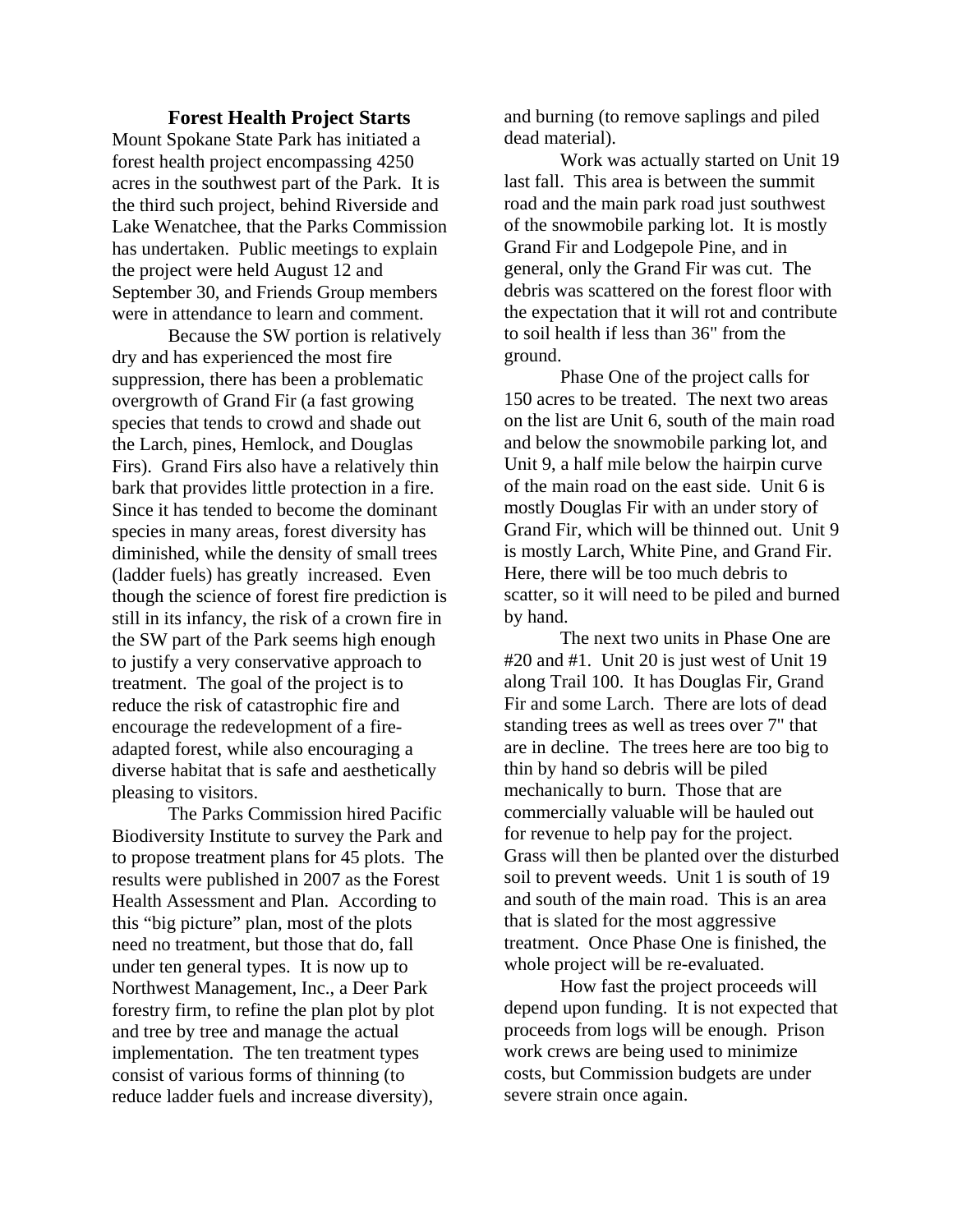#### **Biking to Spirit Lake**

The community of Spirit Lake, Idaho has recently formed a Parks Commission to help boost tourism in the area. It's plan is to improve a mountain biking trail from Mt. Spokane to Spirit Lake along with a pedestrian/bike path from downtown to the lake, a rental center for bikes, kayaks and canoes, and a performing arts center. The plan also calls for a shuttle bus so that riders only need to ride downhill from the Park. Volunteer Spirit Lake Parks Commission members Mark Kroetch and Terry Dvore presented their ideas at the March Friends Group meeting and the response was favorable. They also received a supportive response from the Inland Empire Paper Company (IEP), which owns most of the land that the routes cover. Their ideas fit well with the State Park's interests in expanding connections with adjacent landowners as well as IEP's interests in opening their lands for compatible recreation.

## **Complaint Process Initiated**

Although nobody enjoys dealing with complaints, the reality is that visitors to the Park go there for many different reasons, and sometimes those reasons interfere with why other people go there. To help ensure that all visitors are safe, that their time in the Park is enjoyable, and that the natural and cultural resources are protected, Park staff utilize a Limits of Acceptable Change management model. The model specifies a certain number of incidents of various types that can be tolerated before additional management options must be instituted. For example, "no greater than 5 cycling vs. pedestrian conflict incidents per running mile trail segment per year reported to Park staff are acceptable." Or, "no greater than 5 incidents per month of snowmobiles crossing out of any individual play area or groomed or un-groomed trail are

acceptable."

Obviously the two rangers on duty at any given time cannot possibly know what is going on throughout the Park, so to help make the system work, Park staff have requested that visitors report all user conflicts with 1) the phone number, address and name of the person reporting, the type of conflict, and the best call back time, 2) the date and time of the conflict, and 3) any facts, including conversations and descriptions, concerning those involved. These reports can be submitted by letter to the Park office at: 26107 N. Mt. Spokane Park Dr, Mead, WA 99021 or by e-mail: mount.spokane@parks.wa.gov. The information visitors provide may be used to modify law enforcement patrols, change or create policy, improve signs, and plan for future uses.

## **Office Nearly Washes Away**



Quick work by Park staff last May 18 prevented a flood in the headquarters building, but didn't prevent about 1000' of state highway from washing away. Water was flowing around a blocked culvert under the sand shed at an estimated 38,000 gpm. The road was rebuilt quickly, but a larger culvert will need to be placed under the road this summer when the first mile of Park road will also be rebuilt. The Park road is expected to be closed again all summer.